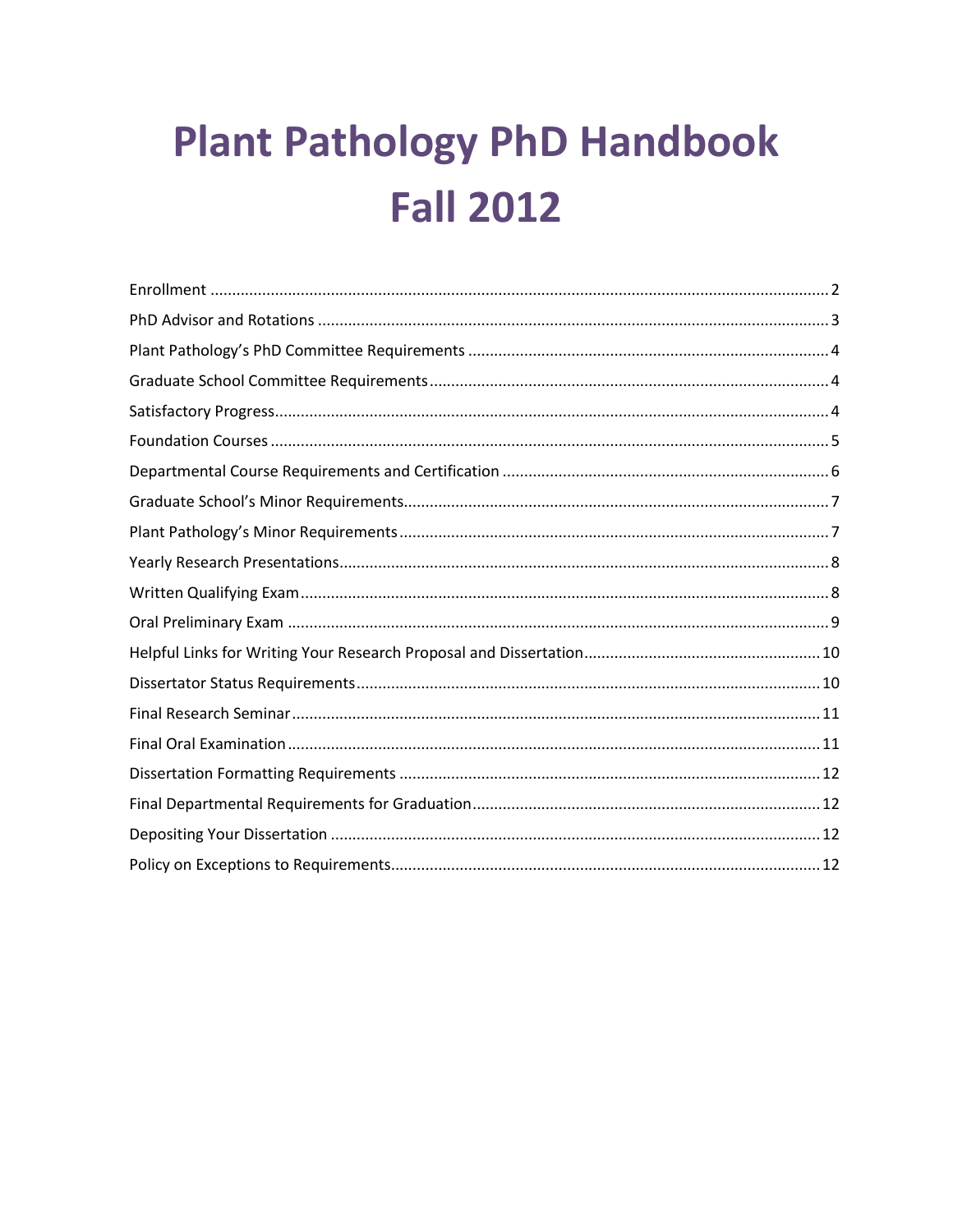#### <span id="page-1-0"></span>**Enrollment**

| <b>Enrollment Types</b>                                      | <b>PhD Pre-dissertator</b>                                   | <b>PhD Dissertator</b> |
|--------------------------------------------------------------|--------------------------------------------------------------|------------------------|
| <b>Domestic unfunded</b>                                     | 2 credits minimum $*$                                        | 3 credits              |
| <b>International students</b><br>regardless of funding       | 8 credits minimum (unless you have<br>an exception from ISS) | 3 credits              |
| <b>RA or fellowship</b><br>through Plant<br><b>Pathology</b> | 8 credits minimum                                            | 3 credits              |
| 33.33% TA or PA<br>through Plant<br><b>Pathology</b>         | 6 credits minimum                                            | 3 credits              |
| 50% TA or PA through<br><b>Plant Pathology</b>               | 4 credits minimum                                            | 3 credits              |
| funded through<br>another<br>department/program              | Check with that department                                   | 3 credits              |
| <b>Other or uncertain</b>                                    | <b>Check with the Student Services</b><br>Coordinator        | 3 credits              |

### Fall and Spring Semester Enrollment Requirements

\*this does not qualify as "full time enrollment," full time enrollment for a PhD Pre-dissertator when unfunded is 8 credits minimum

Summer Enrollment Requirements: Students must be enrolled at UW-Madison if they are using university facilities, including faculty and staff time<sup>%</sup>.

| <b>Enrollment Types</b>                                                 | <b>PhD Pre-dissertator</b>                            | <b>PhD Dissertator</b>                         |
|-------------------------------------------------------------------------|-------------------------------------------------------|------------------------------------------------|
| Unfunded - not graduating                                               | Not required%#                                        | Not required%#                                 |
| Unfunded - graduating                                                   | 2 credits minimum# in the 8<br>week (DHH) session     | 3 credits in the 8 week<br>(DHH) session       |
| <b>International student</b><br>unfunded and in their first<br>semester | 4 credits                                             | na                                             |
| RA or 12 month fellowship<br>through Plant Pathology                    | 2 credits minimum in the 8 week<br>(DHH) session      | 3 credits in the 8 week<br>(DHH) session       |
| 33.33% TA or PA through<br><b>Plant Pathology</b>                       | Not required%#                                        | Not required%#                                 |
| 50% TA or PA through<br><b>Plant Pathology</b>                          | Not required%#                                        | Not required%#                                 |
| funded through another<br>department/program                            | Check with that department                            | 3 credits in the 8 week<br>(DHH) session       |
| Other or uncertain                                                      | <b>Check with the Student Services</b><br>Coordinator | Check with the Student<br>Services Coordinator |

#this does not qualify as "full time enrollment," full time enrollment for a PhD Pre-dissertator when unfunded is 4 credits minimum, for a Dissertator full time enrollment is always 3 credits

For all PhD Pre-dissertators the maximum enrollment is 12 credits, however in the summer session the credit total cannot exceed the number of weeks in the session, for example you cannot enroll for 9 credits in an 8-week session.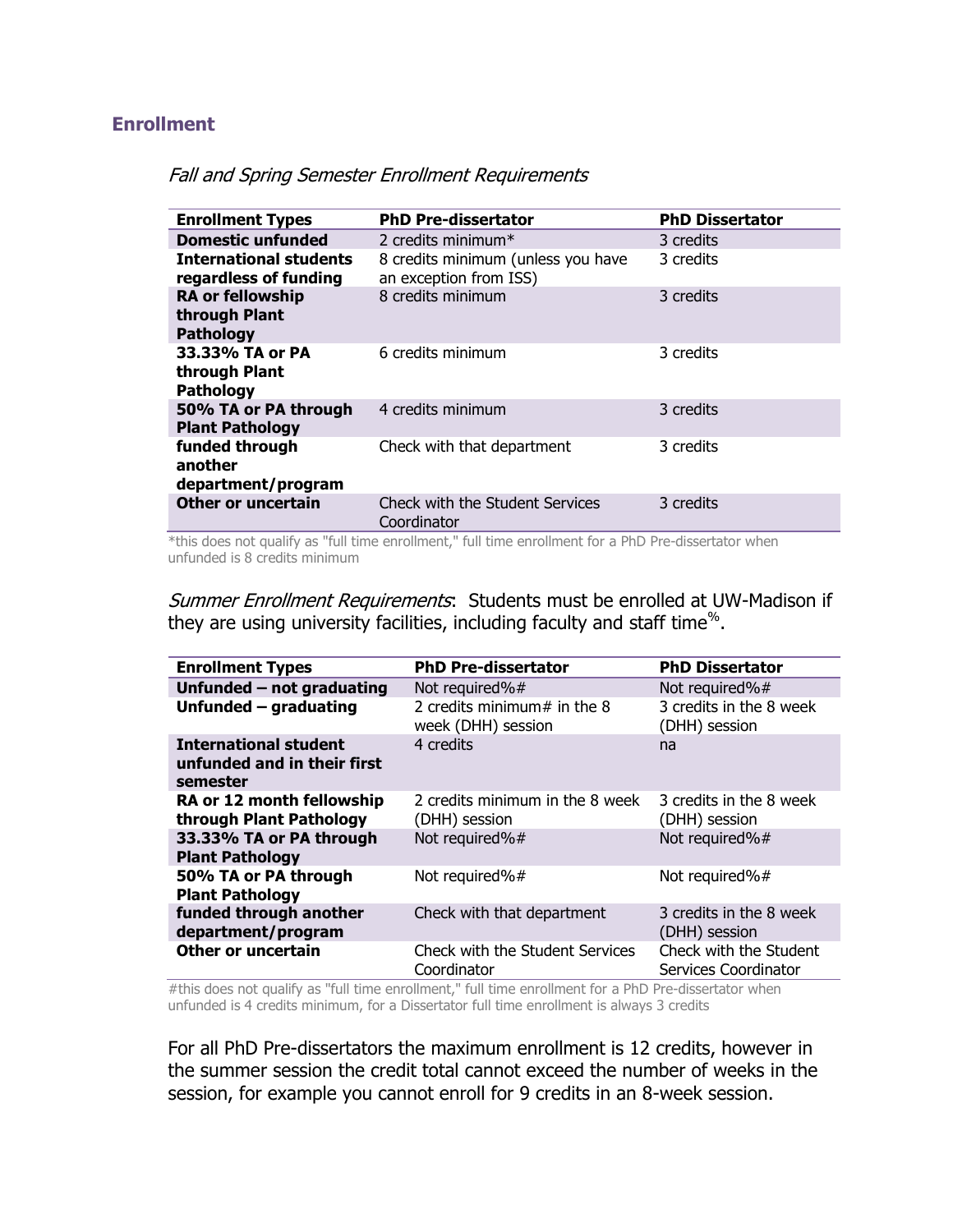A valid enrollment minimum does not count the following types of courses

- courses numbered below 300
- courses taken pass/fail
- audited courses

If a student must take over 12 credits, including the types of courses above that do not count towards the enrollment minimum, they must submit a credit overload request: http://www.grad.wisc.edu/education/forms/overload.html.

The above information was taken from the Graduate School's Academic Policies and Procedures website which can be found online at: [http://www.grad.wisc.edu/education/acadpolicy/guidelinesindex.html.](http://www.grad.wisc.edu/education/acadpolicy/guidelinesindex.html)

## <span id="page-2-0"></span>**PhD Advisor and Rotations**

Most Ph.D. students enter as rotation students in Plant Pathology. Plant Pathology PhD rotation students typically rotate through three laboratories for their first semester in graduate school. The rotation schedule will be set prior to student's arrival and will be based upon research interests expressed in their application and during their interviews. As rotation students learn more about Plant Pathology, they may wish to change which labs they rotate through or rotate through additional laboratories. These changes are often possible and should be made by consulting the professor the student wishes to rotate with and the chair of the academic affairs committee. Since rotation students are not yet placed into a laboratory during their first semester, the chair of the academic affairs committee is their academic advisor.

Laboratory rotations are a trial period for both the student and the professor to determine whether the projects available fit the student's interests and if the training environment in the laboratory fits the student. Professors will offer positions in their laboratory groups based upon these rotations and students will have the option of choosing whether to join one of the laboratories that they have rotated through. If after three rotations a student has not yet found a laboratory to join, and if another professor is willing to host a rotation student, a fourth rotation may occur. Students must find an advisor in order to continue as a Plant Pathology PhD student.

Some students enter the Plant Pathology program directly admitted into a specific faculty member's program and will start working with that faculty member immediately upon arrival at UW-Madison. To be directly admitted to a research program, the student and faculty member must arrange funding and the time that the student will enter the laboratory prior to arrival of the student at UW-Madison.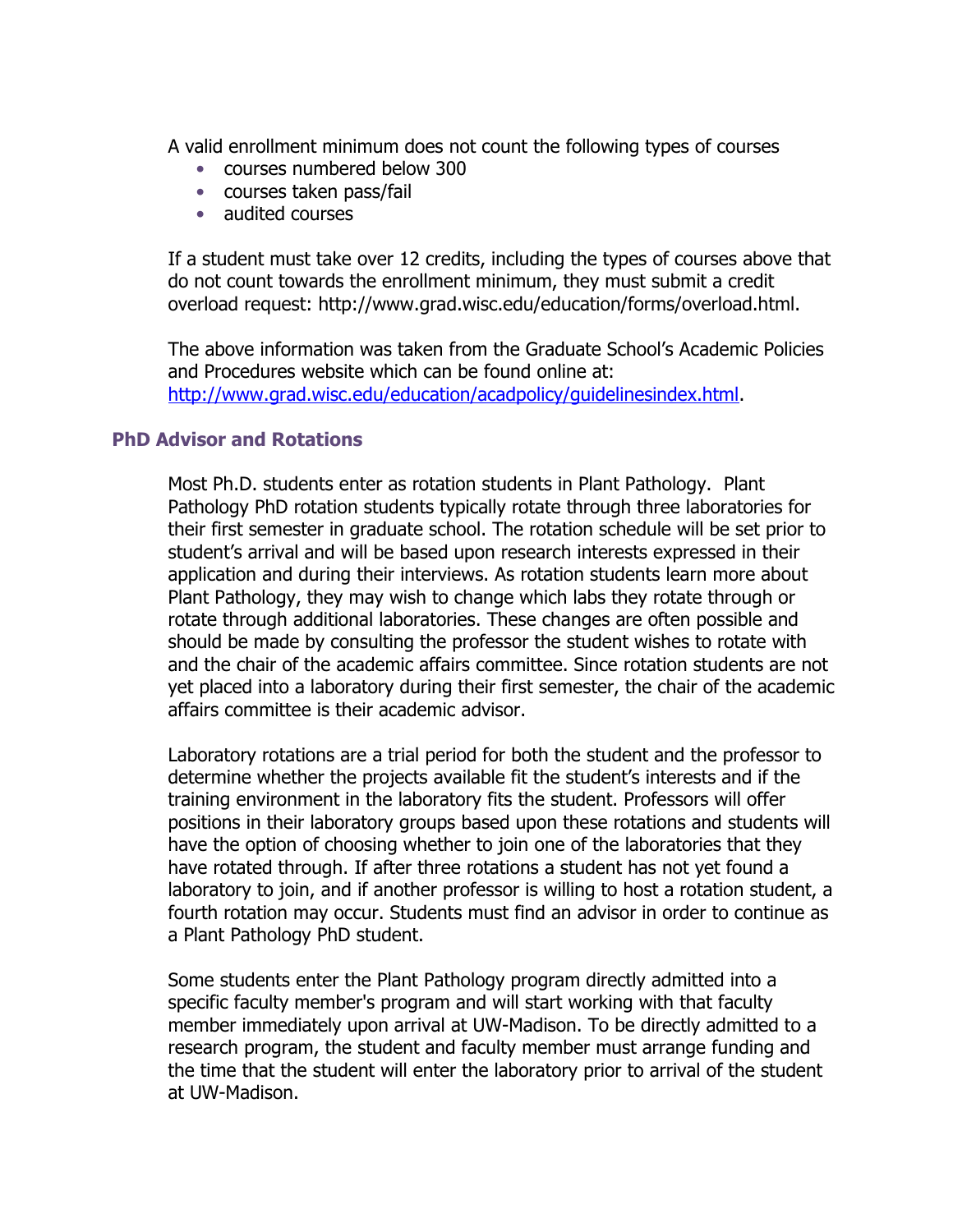# <span id="page-3-0"></span>**Plant Pathology's PhD Committee Requirements**

Each graduate student, after discussion with his or her major professor, must establish a Research Committee to provide guidance and oversight over the course of the student's graduate studies. The Graduate School establishes criteria for committee composition (see below).

The Executive Committee or its equivalent of a program/department is responsible for approving the composition of all graduate committees.

Minimum graduate school requirements for the graduate committee are as follows:

- 1. The chair or co-chair of the committee must be Graduate Faculty from the student's major program.
- 2. Doctoral committees must have at least five members, for of who must be Graduate Faculty or former Graduate Faculty up to one year after resignation or retirement. At least one of the five members must be from outside of the student's major field (often from the minor field).

The required fifth member of a doctoral committee, as well as any additional members, all retain voting rights. They may be from any of the following categories, as approved by the program Executive Committee or its equivalent: Graduate Faculty; Faculty from other institutions.

## <span id="page-3-1"></span>**Graduate School Committee Requirements**

To see the Graduate School's rules on research/advisory committees go to [http://www.grad.wisc.edu/education/acadpolicy/guidelines.html#31.](http://www.grad.wisc.edu/education/acadpolicy/guidelines.html#31)

### <span id="page-3-2"></span>**Satisfactory Progress**

The department of Plant Pathology follows the Graduate School's guidelines regarding satisfactory progress in terms of grades and GPA. Graduate students are expected to maintain a GPA of 3.0 or higher every term for courses in the 300-level and above. If a student does not meet the minimum GPA the Graduate School will put them on probation and the student may ultimately be suspended if they are not able to raise their GPA to the minimum level. The same holds true if a graduate student carries two or more incomplete grades over multiple semesters.

 Graduate School's information on satisfactory progress: <http://www.grad.wisc.edu/education/acadpolicy/guidelines.html#155>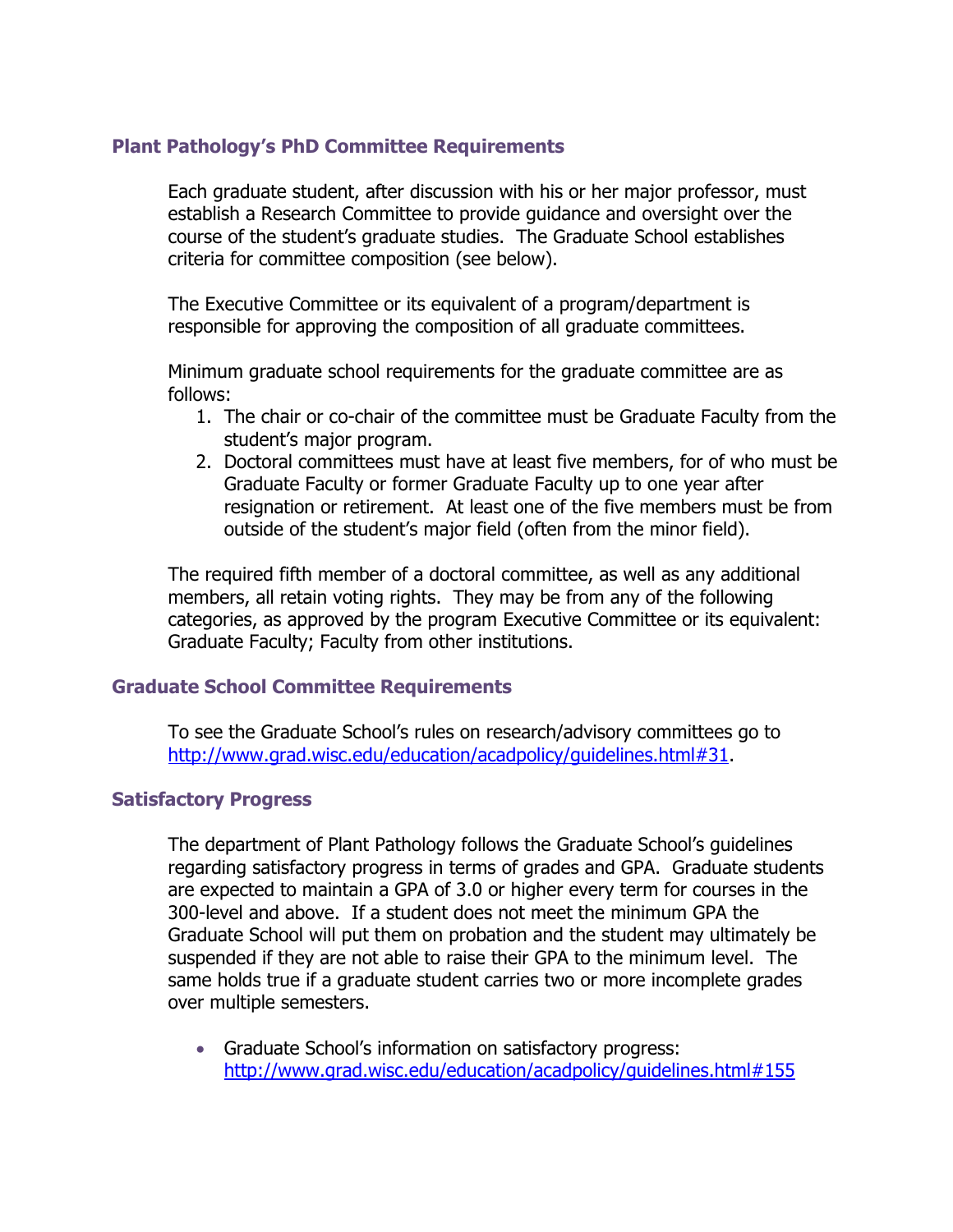- Graduate School's information on GPA: <http://www.grad.wisc.edu/education/acadpolicy/guidelines.html#85>
- Graduate School's information on probation: <http://www.grad.wisc.edu/education/acadpolicy/guidelines.html#141>
- Graduate School's information on incomplete grades: <http://www.grad.wisc.edu/education/acadpolicy/guidelines.html#104>

# <span id="page-4-0"></span>**Foundation Courses**

Foundation courses are basic science courses, usually completed prior to entering graduate school. If foundation course requirements have not been fulfilled beforehand, they must be completed as early as possible in the graduate student's course of study. Students may not double count their foundation courses towards their PhD required courses or towards their minor courses.

The foundation courses include:

- Biological Science: students are required to take one course in three of the following four areas
	- o Genetics
	- o Plant Anatomy/Morphology
	- o Plant Physiology
	- o General Ecology
- Chemistry
	- $\circ$  General chemistry two semesters including lab
	- $\circ$  Organic chemistry including lab
	- $\circ$  Biochemistry must be undergraduate upper-level course
- Physics
	- $\circ$  General Physics two semesters including lab
- Mathematics
	- $\circ$  Introductory calculus
	- $\circ$  Statistics including analysis of variance and regression analysis

Students should speak with their advisor as soon as possible regarding any foundation course deficiencies. Students will need to list their foundation courses on the certification paperwork (see below). A course waiver form must be submitted in order to request a waiver for a foundation course. The course waiver form should be submitted to the Student Services Coordinator for consideration by the Curriculum Committee.

At the written request of the student's Certification Committee after careful consideration of the intent of the foundation course requirements, a PhD student who has transferred into our department with a transferring faculty member may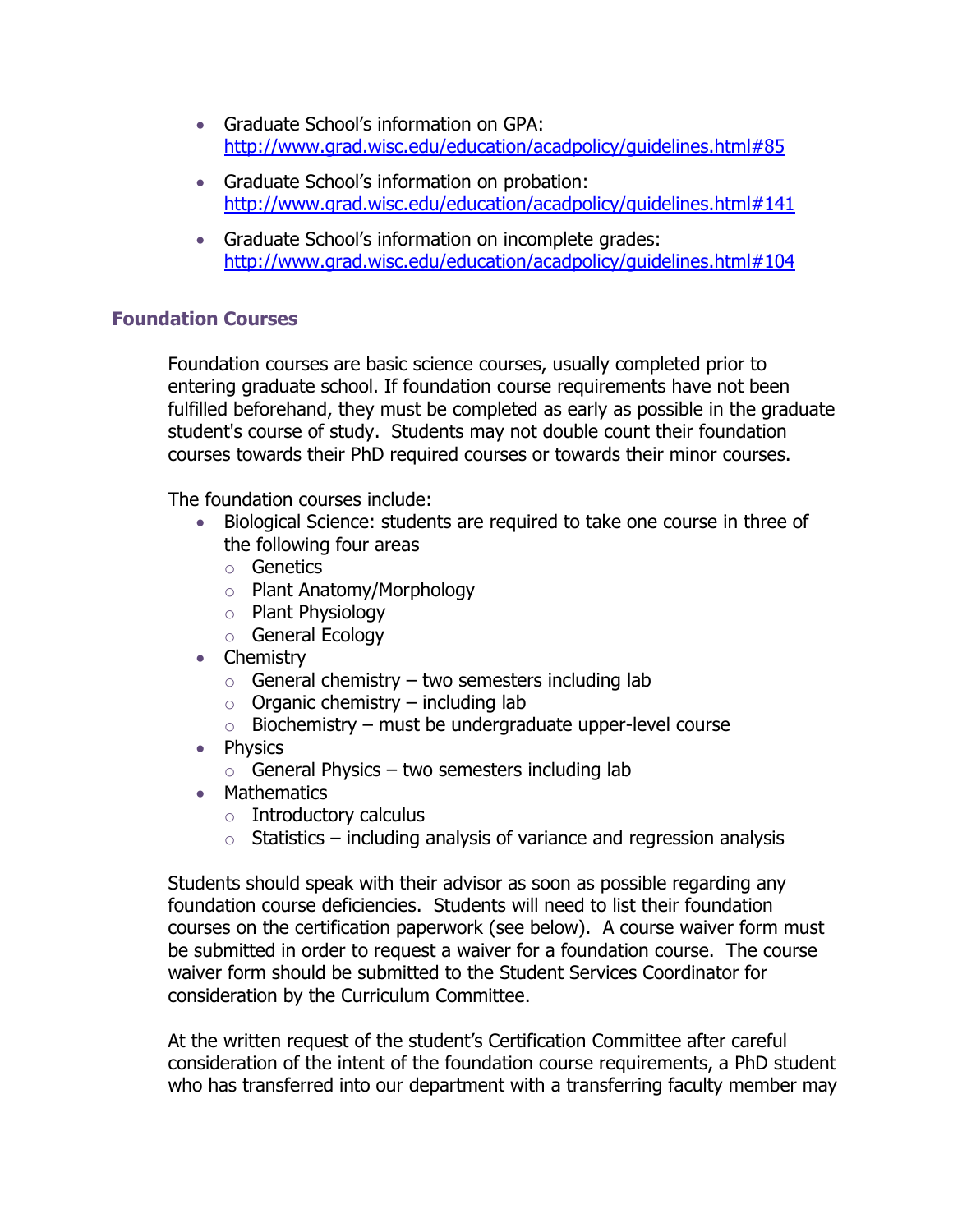be exempted by the Curriculum Committee from some PhD student foundation course requirements.

# <span id="page-5-0"></span>**Departmental Course Requirements and Certification**

All Plant Pathology PhD students are required to complete the following major requirement courses:

- **Plant Pathology 300 Introduction to Plant Pathology**, 4 credits (fall)
- **Plant Pathology 505 Plant-Microbe Interactions: Molecular and Ecological Aspects**, 3 credits (spring)
- **Plant Pathology 558 Biology of Plant Pathogens**, 3 credits (spring, odd years)
- **Plant Pathology 559 Diseases of Economic Plants**, 3 credits (summer, odd years)
- **Plant Pathology 602 Ecology, Epidemiology and Control of Plant Diseases,** 3 credits (fall, even years)
- **Plant Pathology 799 Practicum in Plant Pathology Teaching**, 2 or more credits (fall, spring) – the teaching assignment is given by the Curriculum Committee, students who need special consideration for their teaching assignment should contact the Student Services Coordinator
- **Plant Pathology 875 Special Topics**, 2 credits (fall, spring) students are required to take at least two one-credit Special Topics seminar classes, similar special topics or journal club classes offered by other department can be used as a substitute
- **Plant Pathology 923 Seminar**, 2 credits (fall, spring) students must take this twice, once for their proposal seminar and once for their defense seminar

If a major requirement has been met at another institution, the Curriculum Committee must approve a completed course waiver form (available at [http://www.plantpath.wisc.edu/gradforms/course\\_waiver.doc\)](http://www.plantpath.wisc.edu/gradforms/course_waiver.doc).

The remainder of the course requirements for the PhD degree in Plant Pathology will be selected to meet the student's specific needs and to ensure breadth and depth as determined through consultation with his/her major professor and other members of the research committee.

Students should meet with their research committee to complete the certification paperwork by the end of the first year. The certification paperwork is available online at [http://www.plantpath.wisc.edu/gradforms/phd\\_certification.doc.](http://www.plantpath.wisc.edu/gradforms/phd_certification.doc) Once the certification paperwork has been approved a signed copy must be submitted to the Student Services Coordinator for final approval by the Curriculum Committee. If changed need to be made after the certification has been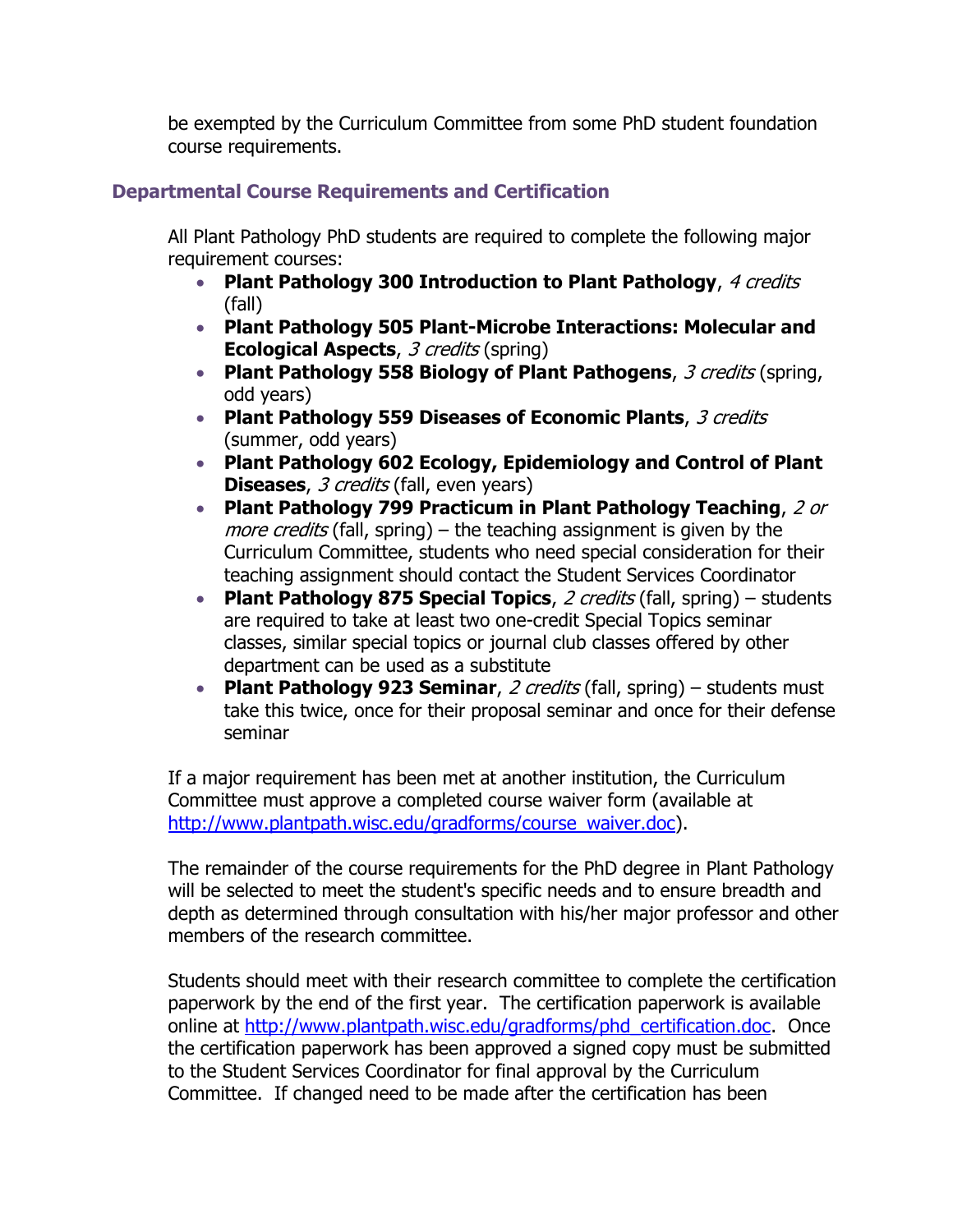approved by the Curriculum Committee a student must submit a course substitution form [\(http://www.plantpath.wisc.edu/gradforms/course\\_sub.doc\)](http://www.plantpath.wisc.edu/gradforms/course_sub.doc).

To see course descriptions go to the My Course Guide available through MyUW [\(http://my.wisc.edu/\)](http://my.wisc.edu/).

## <span id="page-6-0"></span>**Graduate School's Minor Requirements**

The Graduate School requires PhD students to complete a minor before they can be granted dissertator status. There are two minor options:

- Option A External Minor: Requires a minimum of nine credits in a single department/program. Selection of this option requires the approval of the minor department/program. Students interested in an Option A minor should contact the minor department for more information on the minor requirements [\(http://www.grad.wisc.edu/education/mas/toc.html\)](http://www.grad.wisc.edu/education/mas/toc.html).
- Option B Distributed Minor: Requires a minimum of nine credits in one or more departments/programs and can include course work in the major department/program. Selection of this option requires the approval of the major department/program.

Option A minors appear on the transcript with the name of the minor (i.e. Statistics) which an Option B minor always appears on the transcript as Distributed. For more information on the Graduate School's minor requirements go to [http://www.grad.wisc.edu/education/acadpolicy/guidelines.html#126.](http://www.grad.wisc.edu/education/acadpolicy/guidelines.html#126) There are some students who are exempted from the minor requirement, please contact the Student Services Coordinator [\(rodock@wisc.edu\)](mailto:rodock@wisc.edu) for more information.

### <span id="page-6-1"></span>**Plant Pathology's Minor Requirements**

Generally the Plant Pathology department follows the Graduate School's guidelines regarding the minor; however, there are some additional requirements that the department has in regards to the Option B minor. These requirements are

- Students must earn a minimum of nine graduate level credits from at least two departments other than Plant Pathology.
- At least three credits of the minor requirement must be earned at UW-Madison.
- One course cross-listed between Plant Pathology and another department can be used for the minor as long as it is not a required course for the Plant Pathology degree.

Students are required to list their minor courses on the certification paperwork. All minor courses must be completed before a student can become a dissertator.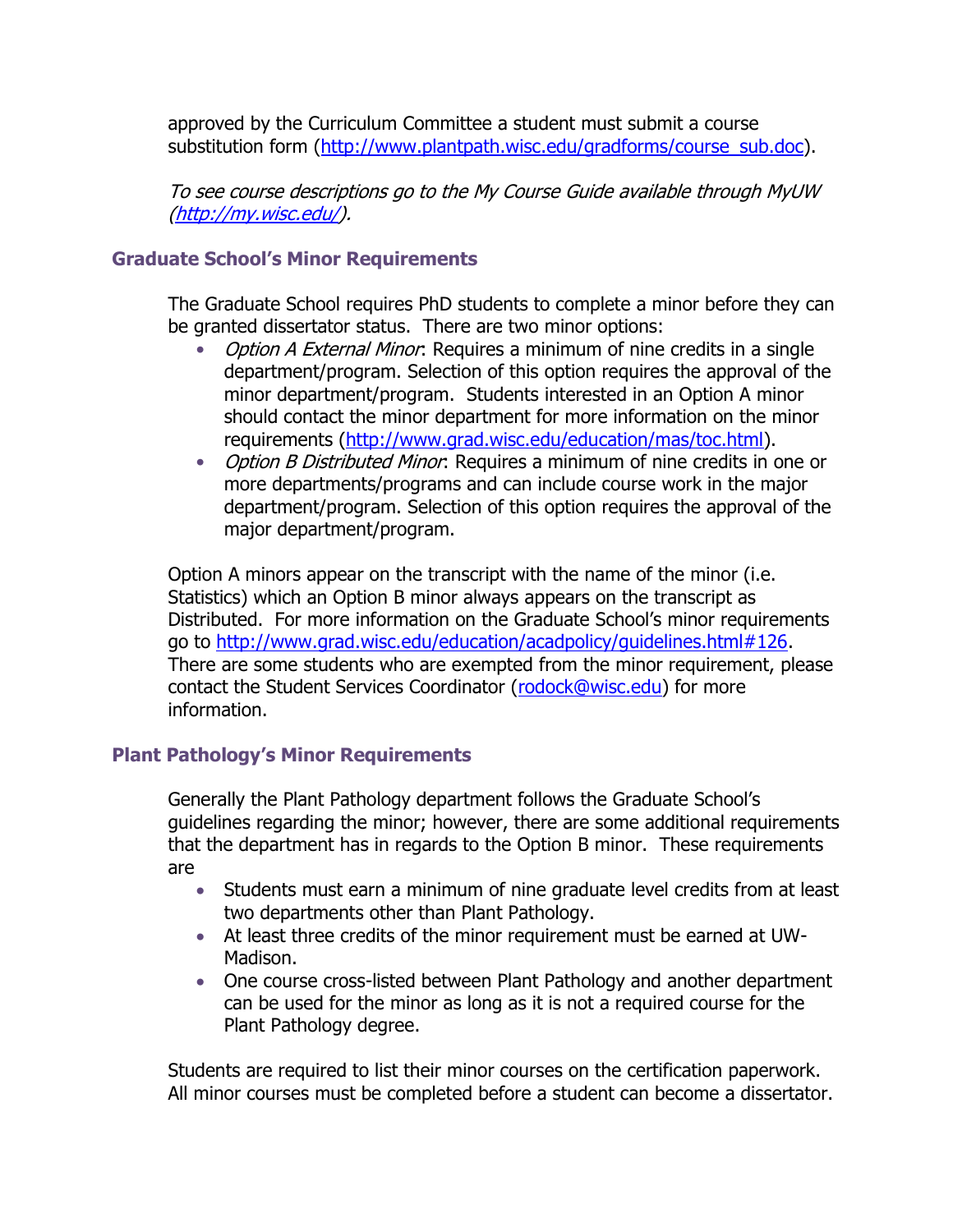# <span id="page-7-0"></span>**Yearly Research Presentations**

Students are required to make at least one public oral presentation per year. Some of the options for this include:

- Proposal and defense seminars in Plant Pathology 923,
- Presentations in Plant Pathology 875 courses,
- Friday at Four presentations and/or
- Presentations at annual scientific meetings.

## <span id="page-7-1"></span>**Written Qualifying Exam**

The Qualifying Exam is designed to test student understanding of broad concepts and core principles of Plant Pathology. Students will normally take the Qualifying Exam after taking Plant Pathology 505, 558, 559 and 602, or their equivalents, as well as completing all foundation requirements. Typically this will be a little over two years after starting graduate school, but could be sooner for students entering with a Master's degree.

Exam questions are written each year by the faculty and will cover the following topics:

- I. Ecology and epidemiology,
- II. Genetics and molecular biology,
- III. Etiology and disease physiology and
- IV. Disease control.

The exam will be given every January and will be administered in two sets of four questions with four hours for each set of questions. The exam questions may be open, limited-open, or closed book, according to the wishes of the question's author. Students will write exams on an internet-disabled computer. The exams will be typed and will be graded blind.

The questions will be graded on a pass/fail basis and students must pass seven of the eight questions. If a student does not pass seven questions, he or she may retake the qualifying exam the following year. If the second exam is failed, the student will not be allowed to continue as a PhD student in Plant Pathology.

Copies of previous exam questions will be stored in the Plant Pathology Library as an exam preparation resource.

Students requiring special assistance to read questions or write the exam must make arrangements with the qualifying committee at least four weeks prior to the exam. Students whose native language is not English may use a bilingual dictionary during the Qualifying Exam.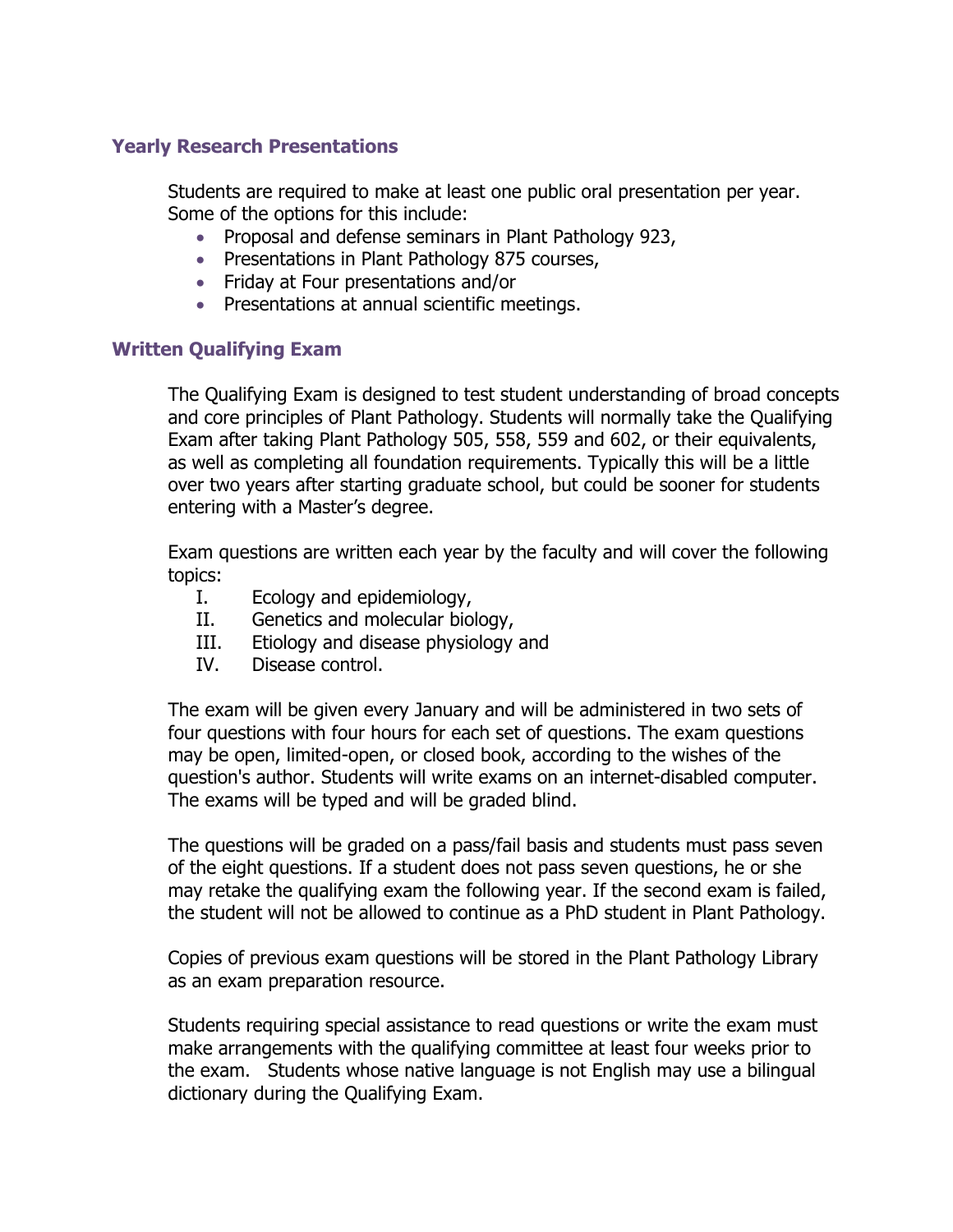## <span id="page-8-0"></span>**Oral Preliminary Exam**

Each PhD candidate must pass an Oral Prelim Exam. The goals of this exam include a demonstration that a student knows the general background of the topic under study, understands the hypotheses that are being tested by his or her own research, knows the possible impacts of the research, and has developed back up plans should critical aspects of the project fail. In addition to being a demonstration of knowledge, this exam also provides for valuable feedback from the thesis committee on the proposed work and allows the student to better develop a thesis project.

The Oral Prelim exam should be taken within two weeks after a student's proposal seminar. The exam is given by the student's thesis committee and led by the Oral Prelim chair, to be selected from among the Plant Pathology faculty of the student's research committee. The major professor may not chair the exam and the Oral Prelim exam must be completed by the end of the third year. The Oral Prelim is generally undertaken after all other requirements for PhD candidacy have been met, other than the annual research presentations, thesis completion, and thesis defense, but may be taken prior to completion of coursework or the written qualifying exam if the student has a well-developed research project and the student and advisor think that the student is likely to succeed in the Oral prelim.

Students will need to prepare an oral prelim proposal for their committee. The proposal should include a 250 word abstract, background information, clearly stated hypotheses, the approaches that will be used to test the hypotheses, a description of the expected findings, limitations of the proposed work, and backup plans.

The proposal shall be:

- 1. no more than 15 pages, including all text, figures, and tables; the abstract and references cited are not included in this page limit
- 2. no more than 6 lines per inch and no less than one inch page margins
- 3. pages should be numbered

After prior consultation with and agreement from the advisor and thesis committee, a student may alter these guidelines, including increasing the length of the research proposal if needed to best describe the proposed research.

Students need to give a copy of the 250 word abstract to the Student Services Coordinator for their file.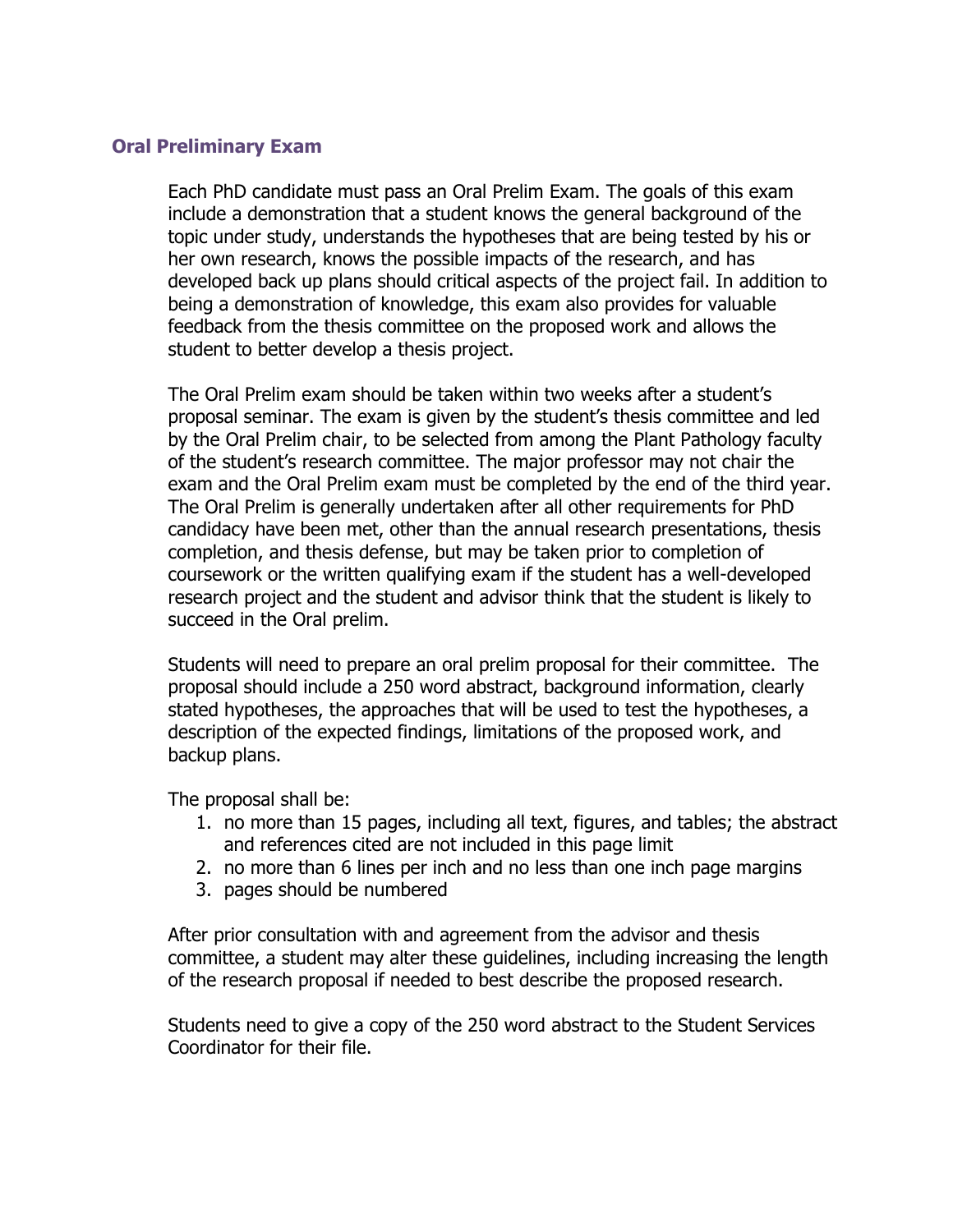Exam questions usually focus on the student's research and the developing area of expertise. The Oral Prelim is an opportunity to pinpoint areas that may be beneficial to study in more detail.

The decision to pass the student for the Oral Prelim, made by the student's research committee, is based on the soundness of the proposal as well as on the student's ability to reason, think critically, and communicate clearly. If the student's performance is not satisfactory the first time the student takes the exam, the student may take one additional Oral Prelim, ordinarily to be completed no later than four months after the first, but extendable up to one year by petition to the student's research committee. The chair of the student's Oral Prelim must communicate the committee's findings to the failing student in writing within one week of either exam, outlining the areas in which the student was judged to be lacking in proficiency. Students who fail the Oral Prelim exam on the second attempt will be required to terminate their studies in the Plant Pathology Department.

The student is required to request their preliminary exam warrant through the Student Services Coordinator [\(rodock@wisc.edu\)](mailto:rodock@wisc.edu) at least three weeks before their exam.

Dissertator status is granted after successful completion of all coursework requirements, the qualifying exam, and the preliminary exam.

### <span id="page-9-0"></span>**Helpful Links for Writing Your Research Proposal and Dissertation**

The UW Writing Center's Writing Handbook <http://writing.wisc.edu/Handbook/index.html>

Rules on writing ethics and plagiarism [http://writing.wisc.edu/Handbook/QPA\\_plagiarism.html](http://writing.wisc.edu/Handbook/QPA_plagiarism.html)

## <span id="page-9-1"></span>**Dissertator Status Requirements**

Students will receive an email from the Graduate School when they are granted dissertator status. This email contains important information about the rules of being a dissertator. A copy of this email can be found online at [http://www.grad.wisc.edu/education/acadpolicy/guidelines.html#56.](http://www.grad.wisc.edu/education/acadpolicy/guidelines.html#56) **It is very important that students follow all of the rules of being a dissertator otherwise they may lose their dissertator status**. The three most important rules of being a dissertator are:

 Students must maintain continuous registration by enrolling for three credits every fall and spring (and summer if funded) until they graduate, otherwise they will be assessed a degree completion fee.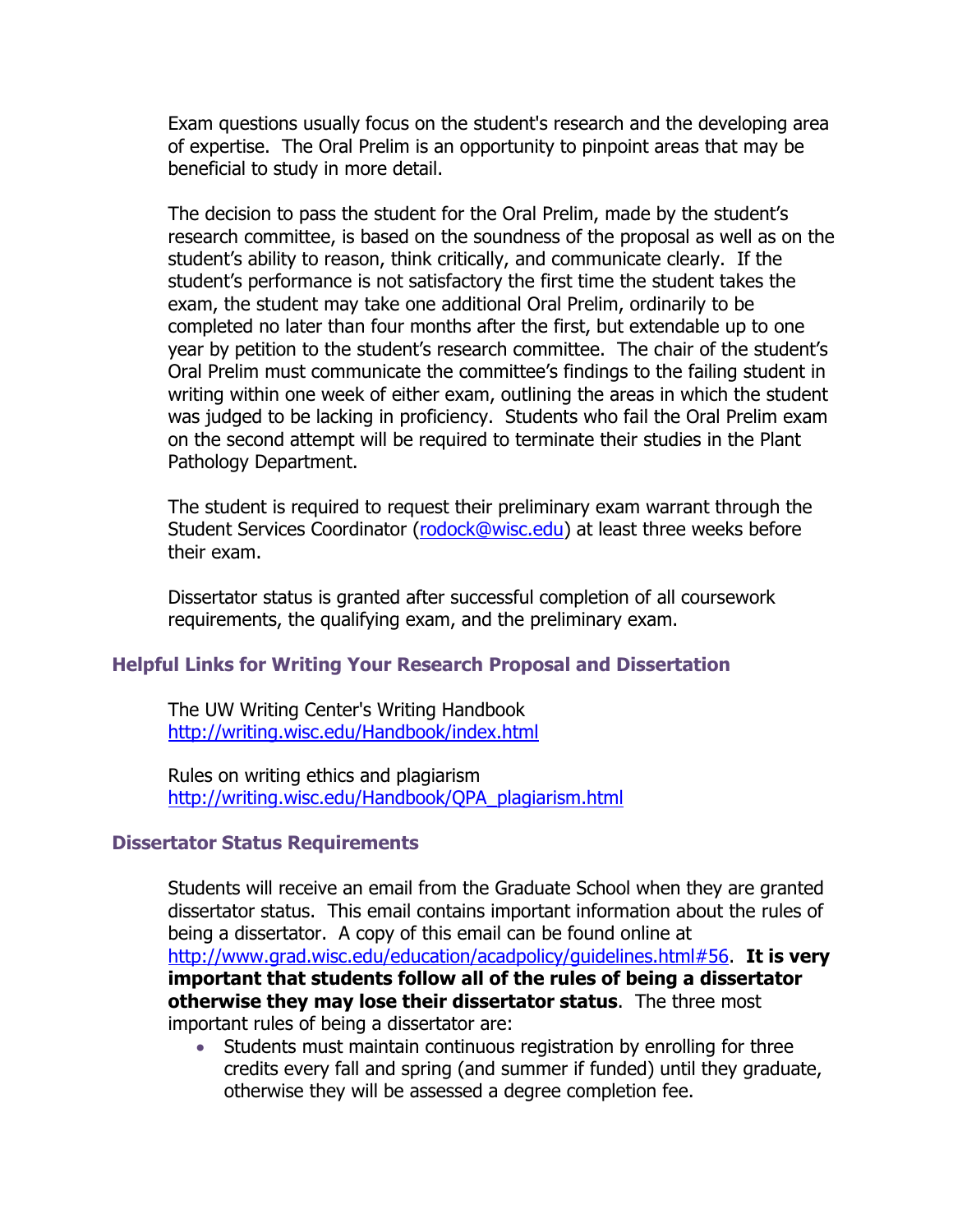- Students should not enroll in any courses except research credits or a required departmental seminar unless they have an extenuating circumstance.
- Students have five years from the date that they passed prelims to defend and deposit their dissertation. If a student does not meet this requirement they may be required to pass their prelim exam again before they will be allowed to receive their PhD degree.

Questions regarding dissertator status rules and requirements should be directed to the Student Services Coordinator [\(rodock@wisc.edu\)](mailto:rodock@wisc.edu).

## <span id="page-10-0"></span>**Final Research Seminar**

The research seminar should be presented on the day of the final exam or in the preceding six months. Members of the research committee should attend this seminar.

The seminar should:

- provide the audience with an appreciation of the context of the research
- provide a clear statement of the goals and objectives that were addressed
- provide a brief but clear explanation of the methods and experimental approach
- present the data obtained and the method of analysis
- present interpretations and conclusions based on the data

Students must register for Plant Pathology 923 Seminar in their final semester for their final research seminar requirement. Students graduating in the summer should enroll in Plant Pathology 923 and present during the spring semester.

## <span id="page-10-1"></span>**Final Oral Examination**

When a student has completed the thesis research and has written the dissertation to the satisfaction of the major professor and the research committee, the student schedules the Final Oral exam. The oral examination covers the thesis and the general field of the major and minor studies. When the candidate passes the examination, the committee signs the final oral defense warrant. If significant thesis revisions are requested, the committee may wait for these revisions to be completed prior to signing the warrant.

The candidate may not take the final oral examination until all other requirements for the degree have been satisfied.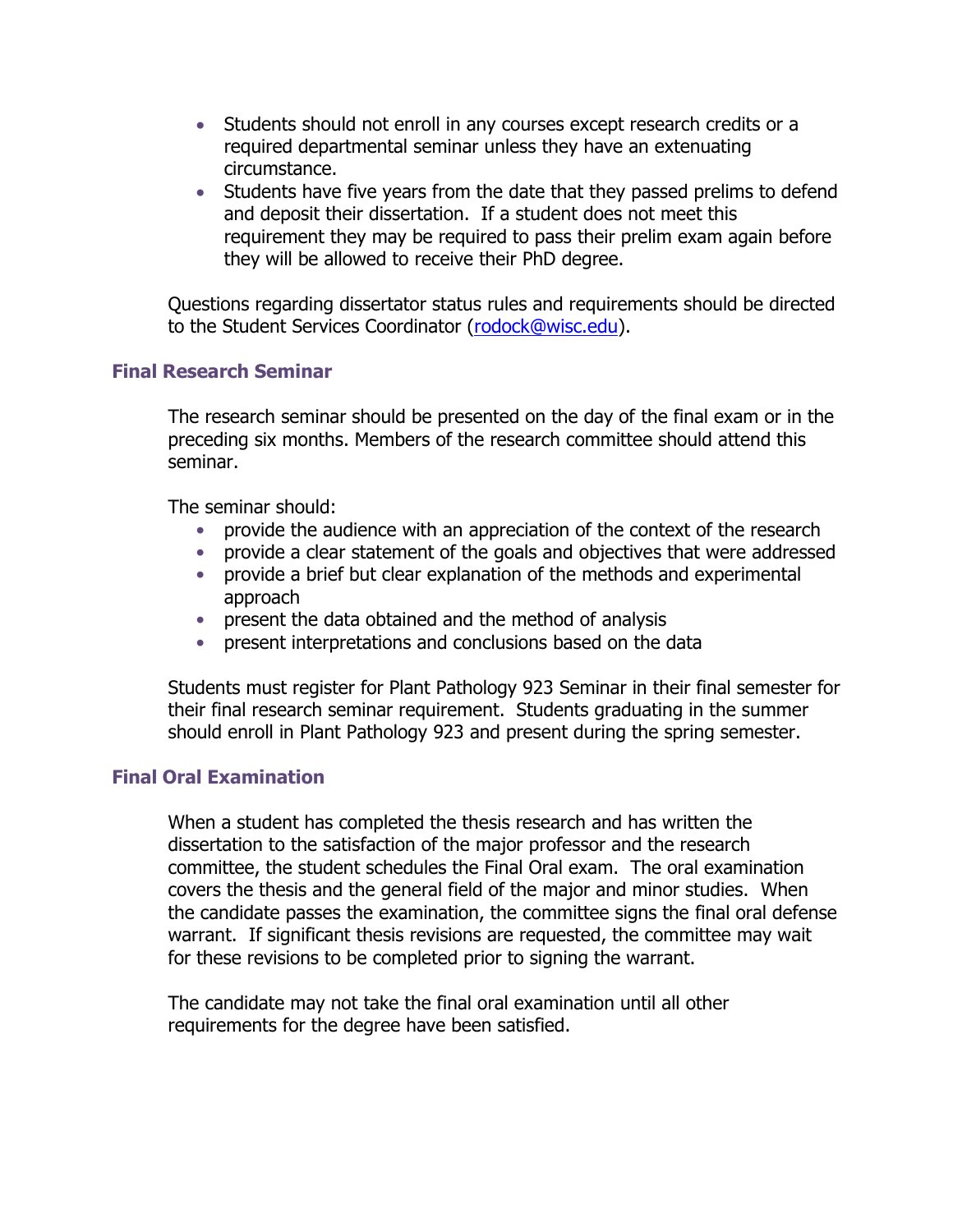The student is required to request their Final Oral Defense Packet through the Student Services Coordinator [\(rodock@wisc.edu\)](mailto:rodock@wisc.edu) at least five weeks before their oral defense.

#### <span id="page-11-0"></span>**Dissertation Formatting Requirements**

The Plant Pathology department does not have distinct formatting requirements; instead students should follow the Graduate School's requirements which can be found in the Final Oral Defense Packet or online at "A Guide to Preparing Your Doctoral Dissertation" website at

[http://www.grad.wisc.edu/education/completedegree/pguide.html.](http://www.grad.wisc.edu/education/completedegree/pguide.html)

### <span id="page-11-1"></span>**Final Departmental Requirements for Graduation**

After a student passes their Final Oral Exam there are a few more departmental requirements that need to be completed before graduation.

- Departmental dissertation copies a hard copy of the dissertation must be submitted to the Plant Pathology Library.
- Final warrant copy students must make a copy of their final warrant for the Student Services Coordinator before depositing the warrant with the Graduate School.

### <span id="page-11-2"></span>**Depositing Your Dissertation**

Students must deposit the dissertation and graduation forms (found in the Final Oral Defense Packet) with the Graduate School by the degree deadline date. For information on how to schedule the deposit appointment along with all of the depositing requirements go to "The Three D's: Deadlines, Defending, & Depositing Your PhD Dissertation" at [http://www.grad.wisc.edu/education/completedegree/ddd.html.](http://www.grad.wisc.edu/education/completedegree/ddd.html)

It may take up to three months after graduation term for a degree to be posted to a student's record.

#### <span id="page-11-3"></span>**Policy on Exceptions to Requirements**

Requests for exceptions to those requirements set by the Plant Pathology department will be considered by the appropriate departmental committee. Requests should be submitted in writing to the Student Services Coordinator by the faculty advisor. The request should include a justification statement and a detailed explanation of the substitution proposed to meet the requirement. If the request is to substitute a course for one already approved on the certification form, the only action necessary is to fill out the "Course Substitution Form."